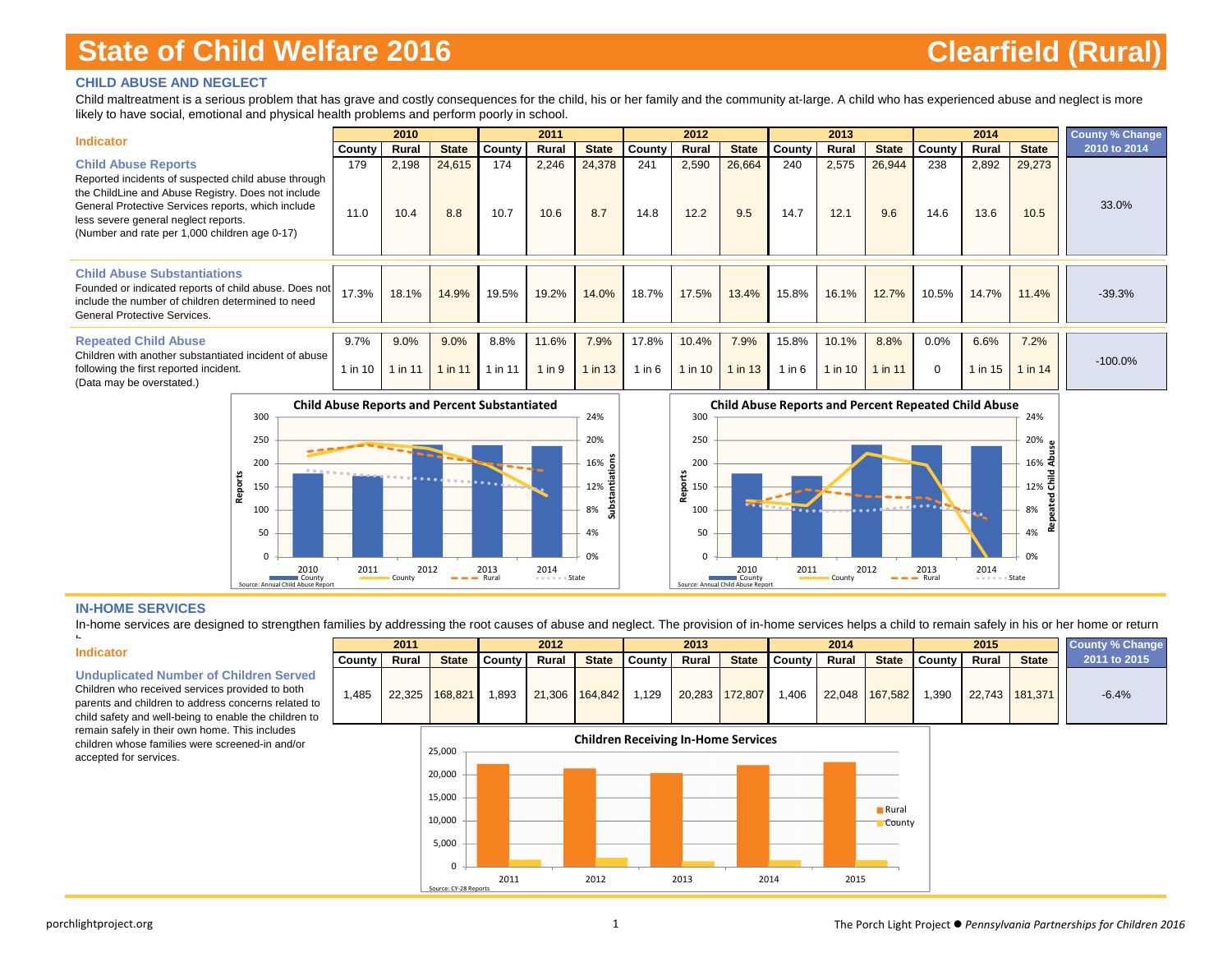### **FOSTER CARE - SERVED**

Foster care is meant to be a temporary intervention to assure the safety and well-being of a child. A child who spends long periods in foster care is more likely than other children to drop out of school, have mental health challenges, and experience unemployment and/or homeless as an adult. The following shows the past five years of data regarding children served in foster care during each

| nave menial nealin challenges, and experience unemployment and/or nomeless as an addit. The following shows the past live years or data regarding children served in foster care during each |                | 2011                               |                |                | 2012           |                |                | 2013                  |                |                                                           | 2014           |                 |                | 2015           |                | <b>County % Change</b> |
|----------------------------------------------------------------------------------------------------------------------------------------------------------------------------------------------|----------------|------------------------------------|----------------|----------------|----------------|----------------|----------------|-----------------------|----------------|-----------------------------------------------------------|----------------|-----------------|----------------|----------------|----------------|------------------------|
| <b>Indicator</b>                                                                                                                                                                             | County         | Rural                              | <b>State</b>   | County         | Rural          | <b>State</b>   | County         | Rural                 | <b>State</b>   | County                                                    | Rural          | <b>State</b>    | County         | Rural          | <b>State</b>   | 2011 to 2015           |
| <b>Unduplicated Number of Children Served</b>                                                                                                                                                |                |                                    |                |                |                |                |                |                       |                |                                                           |                |                 |                |                |                |                        |
| All Children in Foster Care During the Year                                                                                                                                                  | 147            | 1,692                              | 22,750         | 146            | 1,615          | 22,000         | 108            | 1,462                 | 21,416         | 122                                                       | 1,535          | 22,510          | 112            | 1,574          | 22,980         | $-23.8%$               |
| (Rate per 1,000 children age 0-20)                                                                                                                                                           | 7.7            | 6.4                                | 6.7            | 7.7            | 6.1            | 6.5            | 5.7            | 5.6                   | 6.4            | 6.4                                                       | 5.8            | 6.7             | 5.9            | 6.0            | 6.8            |                        |
|                                                                                                                                                                                              |                |                                    |                |                |                |                |                |                       |                |                                                           |                |                 |                |                |                |                        |
| By Age                                                                                                                                                                                       |                |                                    |                |                |                |                |                |                       |                |                                                           |                |                 |                |                |                |                        |
| $0 - 2$                                                                                                                                                                                      | 17.0%          | 17.0%                              | 18.2%          | 15.1%          | 16.9%          | 18.9%          | 18.5%          | 18.5%                 | 19.2%          | 23.8%                                                     | 20.6%          | 19.4%           | 25.9%          | 22.7%          | 19.9%          | 52.3%                  |
| $3-5$                                                                                                                                                                                        | 15.0%          | 15.6%                              | 15.1%          | 18.5%          | 16.6%          | 15.6%          | 16.7%          | 15.7%                 | 15.9%          | 15.6%                                                     | 15.0%          | 16.8%           | 14.3%          | 15.9%          | 17.1%          | $-4.5%$                |
| $6 - 8$                                                                                                                                                                                      | 12.9%          | 10.8%                              | 10.5%          | 13.7%          | 10.5%          | 10.8%          | 13.0%          | 11.7%                 | 11.5%          | 14.8%                                                     | 12.6%          | 12.3%           | 8.9%           | 11.5%          | 12.9%          | $-30.9%$               |
| $9 - 11$<br>$12 - 14$                                                                                                                                                                        | 11.6%<br>10.2% | 9.1%<br>14.3%                      | 8.9%<br>12.1%  | 11.0%<br>9.6%  | 9.7%<br>13.9%  | 8.9%<br>12.0%  | 9.3%<br>8.3%   | 8.8%<br>13.2%         | 8.9%<br>11.4%  | 8.2%<br>8.2%                                              | 8.9%<br>12.4%  | 9.5%<br>10.9%   | 4.5%<br>13.4%  | 9.5%<br>12.7%  | 10.0%<br>11.4% | $-61.4%$<br>31.3%      |
| $15 - 17$                                                                                                                                                                                    | 29.3%          | 26.7%                              | 24.8%          | 26.7%          | 24.8%          | 23.3%          | 24.1%          | 23.6%                 | 22.3%          | 19.7%                                                     | 24.0%          | 21.4%           | 25.0%          | 22.4%          | 20.4%          | $-14.5%$               |
| 18-20                                                                                                                                                                                        | 4.1%           | 6.6%                               | 10.4%          | 5.5%           | 7.6%           | 10.5%          | 10.2%          | 8.5%                  | 10.7%          | 9.8%                                                      | 6.6%           | 9.8%            | 8.0%           | 5.2%           | 8.3%           | 96.9%                  |
| Infants (age 0-1)                                                                                                                                                                            | 10.9%          | 11.5%                              | 11.7%          | 9.6%           | 11.4%          | 12.2%          | 15.7%          | 12.4%                 | 11.9%          | 16.4%                                                     | 14.2%          | 12.5%           | 15.2%          | 15.9%          | 12.8%          | 39.5%                  |
| Youth (age 13+)                                                                                                                                                                              | 40.8%          | 43.7%                              | 44.2%          | 39.0%          | 42.5%          | 42.7%          | 39.8%          | 42.2%                 | 41.5%          | 36.1%                                                     | 39.1%          | 38.9%           | 44.6%          | 36.7%          | 36.7%          | 9.4%                   |
|                                                                                                                                                                                              |                |                                    |                |                |                |                |                |                       |                |                                                           |                |                 |                |                |                |                        |
| <b>By Race and Ethnicity</b>                                                                                                                                                                 |                |                                    |                |                |                |                |                |                       |                |                                                           |                |                 |                |                |                |                        |
| Non-Hispanic White                                                                                                                                                                           | 95.2%          | 87.9%                              | 40.8%          | 93.8%          | 89.0%          | 43.3%          | 95.4%          | 89.5%                 | 41.8%          | 92.6%                                                     | 89.9%          | 42.3%           | 88.4%          | 87.0%          | 40.9%          | $-7.2%$                |
| Non-Hispanic Black or African American                                                                                                                                                       | 2.7%           | 5.0%                               | 30.8%          | 2.7%           | 4.6%           | 34.9%          | 1.9%           | 3.7%                  | 34.8%          | 0.8%                                                      | 2.5%           | 35.2%           | 0.9%           | 3.6%           | 34.6%          | $-67.2%$               |
| Non-Hispanic Other Race                                                                                                                                                                      | 0.0%           | 2.4%                               | 14.9%          | 0.0%           | 1.6%           | 6.5%           | 0.0%           | 0.8%                  | 7.0%           | 0.0%                                                      | 0.7%           | 4.4%            | 0.0%           | 1.1%           | 5.9%           |                        |
| Non-Hispanic Two or More Races<br>Hispanic or Latino                                                                                                                                         | 0.0%<br>2.0%   | 1.3%<br>3.4%                       | 1.9%<br>11.6%  | 0.0%<br>3.4%   | 1.9%<br>2.8%   | 3.2%<br>12.0%  | 0.0%<br>2.8%   | 3.3%<br>2.8%          | 3.9%<br>12.5%  | 4.1%<br>2.5%                                              | 4.0%<br>2.8%   | 4.9%<br>13.1%   | 7.1%<br>3.6%   | 5.3%<br>3.0%   | 5.3%<br>13.4%  | 75.0%                  |
|                                                                                                                                                                                              |                |                                    |                |                |                |                |                |                       |                |                                                           |                |                 |                |                |                |                        |
| <b>By Gender</b>                                                                                                                                                                             |                |                                    |                |                |                |                |                |                       |                |                                                           |                |                 |                |                |                |                        |
| Male                                                                                                                                                                                         | 57.8%          | 54.4%                              | 50.7%          | 54.8%          | 53.4%          | 50.5%          | 60.2%          | 52.9%                 | 50.8%          | 61.5%                                                     | 53.4%          | 50.8%           | 60.7%          | 53.4%          | 51.0%          | 5.0%                   |
| Female                                                                                                                                                                                       | 42.2%          | 45.6%                              | 49.3%          | 45.2%          | 46.6%          | 49.5%          | 39.8%          | 47.1%                 | 49.2%          | 38.5%                                                     | 46.6%          | 49.2%           | 39.3%          | 46.6%          | 49.0%          | $-6.9%$                |
|                                                                                                                                                                                              |                |                                    |                |                |                |                |                |                       |                |                                                           |                |                 |                |                |                |                        |
| <b>By First Placement Setting</b>                                                                                                                                                            |                |                                    |                |                |                |                |                |                       |                |                                                           |                |                 |                |                |                |                        |
| <b>Family Setting</b>                                                                                                                                                                        | 76.9%          | 73.8%                              | 72.0%          | 78.8%          | 75.7%          | 72.8%          | 83.3%          | 73.8%                 | 73.4%          | 78.7%                                                     | 75.2%          | 75.8%           | 69.6%          | 75.0%          | 77.1%          | $-9.4%$                |
| Pre-adoptive Home                                                                                                                                                                            | 0.7%           | 3.1%                               | 3.9%           | 0.7%           | 3.0%           | 3.2%           | 0.0%           | 4.2%                  | 3.4%           | 0.0%                                                      | 4.0%           | 3.5%            | 0.0%           | 4.3%           | 3.1%           | $-100.0%$              |
| Foster Family Home - Relative<br>Foster Family Home - Non-Relative                                                                                                                           | 40.1%<br>36.1% | 20.2%<br>50.5%                     | 23.5%<br>44.5% | 34.9%<br>43.2% | 23.1%<br>49.7% | 24.4%<br>45.2% | 31.5%<br>51.9% | 22.0%<br>47.6%        | 24.8%<br>45.2% | 39.3%<br>39.3%                                            | 26.6%<br>44.7% | 29.6%<br>42.7%  | 27.7%<br>42.0% | 26.9%<br>43.8% | 31.5%<br>42.5% | $-31.0%$<br>16.4%      |
| <b>Congregate Care</b>                                                                                                                                                                       | 23.1%          | 22.6%                              | 20.6%          | 19.2%          | 19.9%          | 20.6%          | 13.0%          | 20.0%                 | 19.6%          | 18.9%                                                     | 18.6%          | 18.3%           | 28.6%          | 18.4%          | 17.1%          | 23.5%                  |
| Group Home                                                                                                                                                                                   | 20.4%          | 16.1%                              | 11.7%          | 15.1%          | 14.7%          | 12.5%          | 9.3%           | 14.2%                 | 12.1%          | 18.9%                                                     | 13.9%          | 11.6%           | 27.7%          | 14.5%          | 10.5%          | 35.6%                  |
| Institution                                                                                                                                                                                  | 2.7%           | 6.4%                               | 8.9%           | 4.1%           | 5.2%           | 8.0%           | 3.7%           | 5.7%                  | 7.5%           | 0.0%                                                      | 4.7%           | 6.8%            | 0.9%           | 3.9%           | 6.6%           | $-67.2%$               |
| <b>Supervised Independent Living</b>                                                                                                                                                         | 0.0%           | 0.5%                               | 2.2%           | 2.1%           | 1.1%           | 1.8%           | 3.7%           | 1.4%                  | 2.0%           | 2.5%                                                      | 0.8%           | 1.9%            | 1.8%           | 1.1%           | 1.7%           |                        |
| Runaway                                                                                                                                                                                      | $0.0\%$        | 0.1%                               | 2.0%           | $0.0\%$        | 0.1%           | 1.4%           | 0.0%           | 0.2%                  | 1.8%           | $0.0\%$                                                   | 0.3%           | 1.2%            | 0.0%           | 0.0%           | 1.3%           |                        |
| <b>Trial Home Visit</b>                                                                                                                                                                      | 0.0%           | 3.0%                               | 3.1%           | 0.0%           | 3.2%           | 3.4%           | 0.0%           | 4.6%                  | 3.2%           | 0.0%                                                      | 5.0%           | 2.8%            | 0.0%           | 5.5%           | 2.9%           |                        |
|                                                                                                                                                                                              |                |                                    |                |                |                |                |                |                       |                |                                                           |                |                 |                |                |                |                        |
| <b>Children Entering Foster Care</b>                                                                                                                                                         |                |                                    |                |                |                |                |                |                       |                |                                                           |                |                 |                |                |                |                        |
| All Entries into Foster Care During the Year                                                                                                                                                 | 90             | 857                                | 9,849          | 69             | 757            | 9,793          | 58             | 700                   | 9,306          | 66                                                        | 811            | 10,364          | 65             | 821            | 10,387         | $-27.8%$               |
| 200                                                                                                                                                                                          |                | <b>County Foster Care Services</b> |                |                |                |                |                |                       |                | Percent of All Children Served by Placement Setting, 2015 |                |                 |                |                |                |                        |
|                                                                                                                                                                                              |                |                                    |                |                |                |                |                |                       |                |                                                           |                |                 |                |                |                |                        |
| 150                                                                                                                                                                                          |                |                                    |                |                |                | -Unduplicated  |                | County                |                |                                                           |                |                 |                |                |                |                        |
|                                                                                                                                                                                              |                |                                    |                |                | Children       |                |                |                       |                |                                                           |                |                 |                |                |                |                        |
| 100                                                                                                                                                                                          |                |                                    |                |                | Served         |                |                | Rural                 |                |                                                           |                |                 |                |                |                |                        |
|                                                                                                                                                                                              |                |                                    |                |                | <b>Exits</b>   |                |                |                       |                |                                                           |                |                 |                |                |                |                        |
| 50                                                                                                                                                                                           |                |                                    |                |                |                |                |                | State                 |                |                                                           |                |                 |                |                |                |                        |
|                                                                                                                                                                                              |                |                                    |                |                | -All Entries   |                |                |                       |                |                                                           |                |                 |                |                |                |                        |
| $\Omega$                                                                                                                                                                                     |                |                                    |                |                |                |                |                |                       |                | 20%                                                       | 40%            | 60%             |                | 80%            | 100%           |                        |
| 2011<br>- Source: AECARS Report                                                                                                                                                              | 2012           | 2013                               | 2014           | 2015           |                |                |                |                       | Family Setting |                                                           | Group Home     | Congregate Care | Institution    | ■ Other        |                |                        |
|                                                                                                                                                                                              |                |                                    |                |                |                |                |                | Source: AFCARS Report |                |                                                           |                |                 |                |                |                |                        |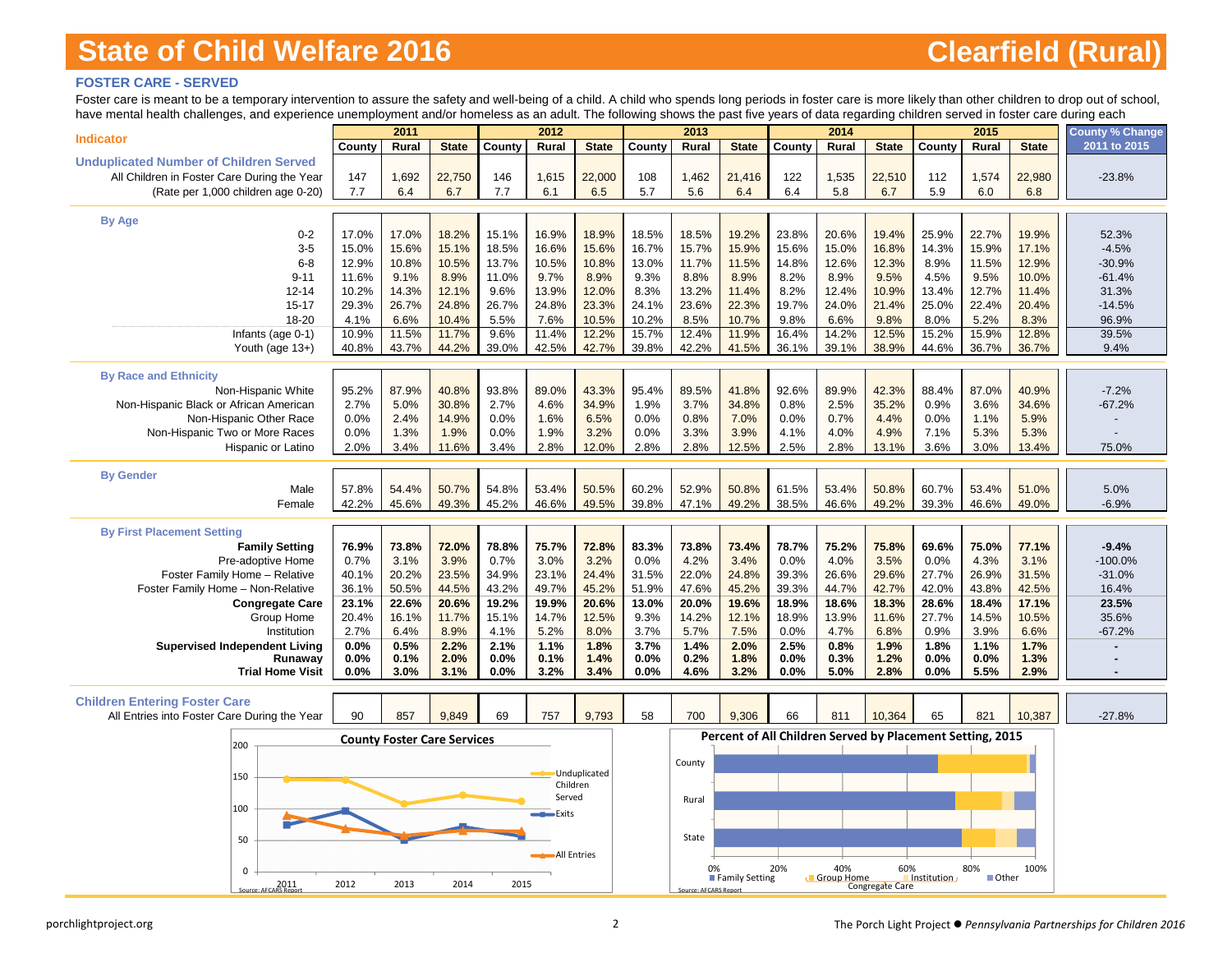### **FOSTER CARE - FIRST TIME ENTRIES**

Data on first time entries provides information on children who have just begun their foster care experience during the past federal fiscal year. How the child welfare system is serving them may say something about current system practice and decision making.

| someting about carrotic system praetice and accision making |                 | 2011                                 |                |               | 2012          |                       |               | 2013                  |               |               | 2014                           |                |                                            | 2015           |               | <b>County % Change</b> |
|-------------------------------------------------------------|-----------------|--------------------------------------|----------------|---------------|---------------|-----------------------|---------------|-----------------------|---------------|---------------|--------------------------------|----------------|--------------------------------------------|----------------|---------------|------------------------|
| <b>Indicator</b>                                            | County          | Rural                                | <b>State</b>   | County        | Rural         | <b>State</b>          | County        | Rural                 | <b>State</b>  | County        | Rural                          | <b>State</b>   | County                                     | Rural          | <b>State</b>  | 2011 to 2015           |
| <b>Children Entering for the First Time</b>                 |                 |                                      |                |               |               |                       |               |                       |               |               |                                |                |                                            |                |               |                        |
| First Time Entries During the Year                          | 65              | 637                                  | 6,979          | 52            | 568           | 7,018                 | 52            | 546                   | 6,698         | 50            | 658                            | 7,592          | 45                                         | 646            | 7,843         |                        |
| (Rate per 1,000 children age 0-20)                          | 3.4             | 2.4                                  | 2.1            | 2.7           | 2.2           | 2.1                   | 2.7           | 2.1                   | 2.0           | 2.6           | 2.5                            | 2.3            | 2.4                                        | 2.5            | 2.3           | $-30.8%$               |
| First Time Entries as Percent of All Entries                | 72.2%           | 74.3%                                | 70.9%          | 75.4%         | 75.0%         | 71.7%                 | 89.7%         | 78.0%                 | 72.0%         | 75.8%         | 81.1%                          | 73.3%          | 69.2%                                      | 78.7%          | 75.5%         | $-4.1%$                |
| <b>By Age</b>                                               |                 |                                      |                |               |               |                       |               |                       |               |               |                                |                |                                            |                |               |                        |
| $0 - 2$                                                     | 27.7%           | 27.3%                                | 31.7%          | 25.0%         | 28.0%         | 32.2%                 | 30.8%         | 30.2%                 | 32.8%         | 40.0%         | 31.9%                          | 32.7%          | 35.6%                                      | 34.8%          | 32.7%         | 28.4%                  |
| $3-5$                                                       | 13.8%           | 12.1%                                | 14.1%          | 23.1%         | 14.3%         | 14.2%                 | 19.2%         | 13.9%                 | 14.6%         | 8.0%          | 16.0%                          | 15.7%          | 4.4%                                       | 12.2%          | 14.6%         | $-67.9%$               |
| $6 - 8$                                                     | 13.8%           | 8.0%                                 | 9.3%           | 15.4%         | 9.7%          | 10.1%                 | 15.4%         | 10.8%                 | 10.0%         | 14.0%         | 13.1%                          | 11.5%          | 8.9%                                       | 10.8%          | 11.9%         | $-35.8%$               |
| $9 - 11$                                                    | 10.8%           | 8.8%                                 | 7.9%           | 3.8%          | 9.3%          | 8.6%                  | 7.7%          | 8.8%                  | 8.2%          | 8.0%          | 8.8%                           | 9.2%           | 6.7%                                       | 10.4%          | 9.8%          | $-38.1%$               |
| $12 - 14$                                                   | 10.8%           | 17.9%                                | 14.7%          | 9.6%          | 15.1%         | 14.4%                 | 7.7%          | 15.6%                 | 13.5%         | 12.0%         | 10.9%                          | 12.7%          | 17.8%                                      | 14.7%          | 13.4%         | 65.1%                  |
| $15 - 17$                                                   | 23.1%           | 25.9%                                | 22.2%          | 23.1%         | 23.6%         | 20.4%                 | 19.2%         | 20.5%                 | 20.8%         | 18.0%         | 19.0%                          | 18.0%          | 26.7%                                      | 17.0%          | 17.4%         | 15.6%                  |
| 18-20                                                       | 0.0%            | 0.0%<br>21.7%                        | 0.1%           | 0.0%<br>17.3% | 0.0%<br>21.5% | 0.0%<br>26.2%         | 0.0%<br>28.8% | 0.2%<br>24.5%         | 0.1%<br>26.4% | 0.0%<br>30.0% | 0.3%                           | 0.1%           | 0.0%<br>24.4%                              | 0.0%           | 0.1%<br>26.2% |                        |
| Infants (age 0-1)<br>Youth (age 13+)                        | 23.1%<br>30.8%  | 39.7%                                | 25.7%<br>33.8% | 30.8%         | 35.4%         | 31.2%                 | 26.9%         | 32.2%                 | 31.4%         | 28.0%         | 24.2%<br>27.4%                 | 26.3%<br>27.6% | 44.4%                                      | 28.0%<br>28.9% | 27.5%         | 5.9%<br>44.4%          |
|                                                             |                 |                                      |                |               |               |                       |               |                       |               |               |                                |                |                                            |                |               |                        |
| <b>By Race and Ethnicity</b>                                |                 |                                      |                |               |               |                       |               |                       |               |               |                                |                |                                            |                |               |                        |
| Non-Hispanic White                                          | 95.4%           | 86.5%                                | 46.1%          | 96.2%         | 89.8%         | 49.3%                 | 96.2%         | 89.4%                 | 45.7%         | 90.0%         | 89.2%                          | 46.9%          | 88.9%                                      | 85.0%          | 42.7%         | $-6.8%$                |
| Non-Hispanic Black or African American                      | 4.6%            | 5.7%                                 | 27.4%          | 0.0%          | 5.5%          | 31.9%                 | 1.9%          | 3.8%                  | 29.6%         | 2.0%          | 2.3%                           | 29.2%          | 0.0%                                       | 4.6%           | 29.1%         | $-100.0%$              |
| Non-Hispanic Other Race                                     | 0.0%            | 3.5%                                 | 12.2%          | 0.0%          | 1.4%          | 4.1%                  | 0.0%          | 0.9%                  | 7.9%          | 0.0%          | 0.9%                           | 5.1%           | 0.0%                                       | 1.9%           | 8.7%          |                        |
| Non-Hispanic Two or More Races<br><b>Hispanic or Latino</b> | 0.0%<br>0.0%    | 0.8%<br>3.6%                         | 1.9%<br>12.4%  | 0.0%<br>3.8%  | 1.6%<br>1.8%  | 3.0%<br>11.7%         | 0.0%<br>1.9%  | 2.9%<br>2.9%          | 3.9%<br>13.0% | 8.0%<br>0.0%  | 4.3%<br>3.3%                   | 4.9%<br>13.9%  | 4.4%<br>6.7%                               | 4.8%<br>3.7%   | 5.6%<br>14.0% |                        |
|                                                             |                 |                                      |                |               |               |                       |               |                       |               |               |                                |                |                                            |                |               |                        |
| <b>By Gender</b>                                            |                 |                                      |                |               |               |                       |               |                       |               |               |                                |                |                                            |                |               |                        |
| Male                                                        | 55.4%           | 52.9%                                | 49.6%          | 44.2%         | 49.8%         | 49.9%                 | 46.2%         | 49.5%                 | 50.1%         | 70.0%         | 53.3%                          | 50.9%          | 55.6%                                      | 52.3%          | 50.9%         | 0.3%                   |
| Female                                                      | 44.6%           | 47.1%                                | 50.4%          | 55.8%         | 50.2%         | 50.1%                 | 53.8%         | 50.5%                 | 49.9%         | 30.0%         | 46.7%                          | 49.1%          | 44.4%                                      | 47.7%          | 49.1%         | $-0.4%$                |
| <b>By First Placement Setting</b>                           |                 |                                      |                |               |               |                       |               |                       |               |               |                                |                |                                            |                |               |                        |
| <b>Family Setting</b>                                       | 84.6%           | 72.1%                                | 74.8%          | 76.9%         | 77.8%         | 76.4%                 | 88.5%         | 77.5%                 | 76.7%         | 80.0%         | 79.9%                          | 80.7%          | 62.2%                                      | 79.1%          | 80.9%         | $-26.5%$               |
| Pre-adoptive Home                                           | 0.0%            | 0.0%                                 | 0.2%           | 0.0%          | 0.2%          | 0.2%                  | 0.0%          | 0.2%                  | 0.3%          | 0.0%          | 0.3%                           | 0.2%           | 0.0%                                       | 0.0%           | 0.1%          |                        |
| Foster Family Home - Relative                               | 53.8%           | 25.0%                                | 25.0%          | 42.3%         | 27.8%         | 25.8%                 | 34.6%         | 25.8%                 | 27.2%         | 50.0%         | 33.6%                          | 33.1%          | 20.0%                                      | 32.7%          | 33.6%         | $-62.9%$               |
| Foster Family Home - Non-Relative                           | 30.8%           | 47.1%                                | 49.5%          | 34.6%         | 49.8%         | 50.4%                 | 53.8%         | 51.5%                 | 49.3%         | 30.0%         | 46.0%                          | 47.5%          | 42.2%                                      | 46.4%          | 47.2%         | 37.2%                  |
| <b>Congregate Care</b>                                      | 15.4%           | 26.5%                                | 22.4%          | 23.1%         | 21.1%         | 21.1%                 | 9.6%          | 21.2%                 | 21.0%         | 20.0%         | 16.6%                          | 17.5%          | 37.8%                                      | 18.0%          | 17.0%         | 145.6%                 |
| Group Home                                                  | 15.4%           | 22.0%                                | 14.8%          | 21.2%         | 18.3%         | 14.7%                 | 7.7%          | 16.1%                 | 15.0%         | 20.0%         | 13.8%                          | 12.1%          | 37.8%                                      | 14.9%          | 10.7%         | 145.6%                 |
| Institution                                                 | 0.0%            | 4.6%                                 | 7.6%           | 1.9%          | 2.8%          | 6.4%                  | 1.9%          | 5.1%                  | 6.0%          | 0.0%          | 2.7%                           | 5.4%           | 0.0%                                       | 3.1%           | 6.3%          |                        |
| <b>Supervised Independent Living</b><br>Runaway             | 0.0%<br>$0.0\%$ | 0.0%<br>0.2%                         | 0.3%<br>0.7%   | 0.0%<br>0.0%  | 0.2%<br>0.0%  | 0.2%<br>0.4%          | 0.0%<br>1.9%  | 0.2%<br>0.4%          | 0.1%<br>0.6%  | 0.0%<br>0.0%  | 0.2%<br>0.3%                   | 0.1%<br>0.4%   | 0.0%<br>$0.0\%$                            | 0.2%<br>0.0%   | 0.2%<br>0.4%  |                        |
| <b>Trial Home Visit</b>                                     | 0.0%            | 1.3%                                 | 1.9%           | 0.0%          | 0.9%          | 1.9%                  | 0.0%          | 0.7%                  | 1.5%          | 0.0%          | 3.0%                           | 1.2%           | 0.0%                                       | 2.8%           | 1.5%          |                        |
|                                                             |                 |                                      |                |               |               |                       |               |                       |               |               |                                |                | <b>First Time Entries into Foster Care</b> |                |               |                        |
| 100                                                         |                 | <b>Children Entering Foster Care</b> |                |               |               |                       |               |                       |               |               | by Age Group and Year of Entry |                |                                            |                |               |                        |
| 90                                                          |                 |                                      |                |               |               |                       |               | 50%<br>45%            |               |               |                                |                |                                            |                |               |                        |
| 80                                                          |                 |                                      |                |               |               |                       |               | 40%                   |               |               |                                |                |                                            |                |               |                        |
| 70                                                          |                 |                                      |                |               |               |                       |               | 35%                   |               |               |                                |                |                                            |                |               |                        |
| 60                                                          |                 |                                      |                |               |               |                       |               | 30%                   |               |               |                                |                |                                            |                | 2011          |                        |
| 50                                                          |                 |                                      |                |               |               | Re-Entries            |               | 25%                   |               |               |                                |                |                                            |                | 2012          |                        |
| 40                                                          |                 |                                      |                |               |               |                       |               | 20%                   |               |               |                                |                |                                            |                | 2013          |                        |
| 30                                                          |                 |                                      |                |               |               |                       |               | 15%                   |               |               |                                |                |                                            |                |               |                        |
| 20                                                          |                 |                                      |                |               |               | First Time            |               | 10%                   |               |               |                                |                |                                            |                | 2014          |                        |
| 10<br>72%                                                   | 75%             | 90%                                  | 76%            | 69%           |               | Entries<br>(including |               | 5%                    |               |               |                                |                |                                            |                | 2015          |                        |
| $\Omega$                                                    |                 |                                      |                |               |               | percent)              |               | በ%                    |               |               |                                |                |                                            |                |               |                        |
| 2011<br>Source: AFCAR<br>Report                             | 2012            | 2013                                 | 2014           | 2015          |               |                       |               | Source: AFCARS Report | $0 - 2$       | $3 - 5$       | $6 - 8$                        | $9 - 11$       | 12-14                                      | $15 - 17$      |               |                        |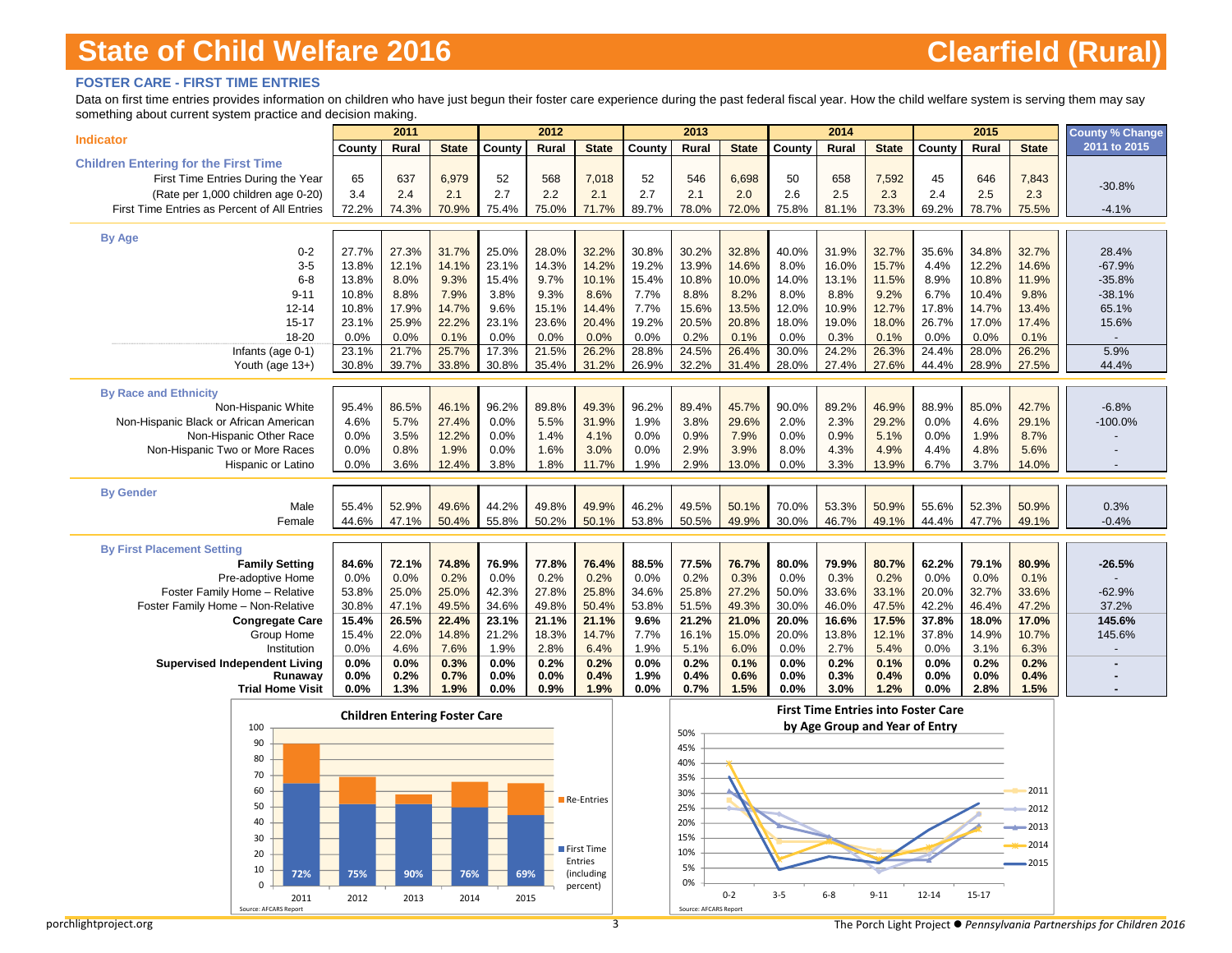### **FOSTER CARE - RE-ENTRIES**

Data on re-entries provides information on children who come back into foster care because of new or continuing challenges at home. Some children experience numerous foster care episodes or cycle in an out of the system. Others can experience large spans of time between foster care episodes, which is why the age of children who typically re-enter is older.

| an out or the oyotom. Others can experience large spans or time between rester care episodes, which is wrightedge or children who typically to children is cluents |                                   |                                    |               |              |              |              |              |                       |               |                                          |                                  |                 |              |              |               |                        |
|--------------------------------------------------------------------------------------------------------------------------------------------------------------------|-----------------------------------|------------------------------------|---------------|--------------|--------------|--------------|--------------|-----------------------|---------------|------------------------------------------|----------------------------------|-----------------|--------------|--------------|---------------|------------------------|
| <b>Indicator</b>                                                                                                                                                   |                                   | 2011                               |               |              | 2012         |              |              | 2013                  |               |                                          | 2014                             |                 |              | 2015         |               | <b>County % Change</b> |
|                                                                                                                                                                    | County                            | <b>Rural</b>                       | <b>State</b>  | County       | Rural        | <b>State</b> | County       | Rural                 | <b>State</b>  | County                                   | Rural                            | <b>State</b>    | County       | <b>Rural</b> | <b>State</b>  | 2011 to 2015           |
| <b>Children Re-Entering Foster Care</b>                                                                                                                            |                                   |                                    |               |              |              |              |              |                       |               |                                          |                                  |                 |              |              |               |                        |
| Re-Entries During the Year                                                                                                                                         | 25                                | 220                                | 2,870         | 17           | 189          | 2,775        | 6            | 154                   | 2,608         | 16                                       | 153                              | 2,772           | 20           | 175          | 2,544         | $-20.0%$               |
| Re-Entries as Percent of All Entries                                                                                                                               | 27.8%                             | 25.7%                              | 29.1%         | 24.6%        | 25.0%        | 28.3%        | 10.3%        | 22.0%                 | 28.0%         | 24.2%                                    | 18.9%                            | 26.7%           | 30.8%        | 21.3%        | 24.5%         | 10.8%                  |
|                                                                                                                                                                    |                                   |                                    |               |              |              |              |              |                       |               |                                          |                                  |                 |              |              |               |                        |
| <b>By Age</b>                                                                                                                                                      |                                   |                                    |               |              |              |              |              |                       |               |                                          |                                  |                 |              |              |               |                        |
| $0 - 2$                                                                                                                                                            | 0.0%                              | 13.2%                              | 8.8%          | 5.9%         | 11.1%        | 8.5%         | 16.7%        | 5.2%                  | 6.6%          | 0.0%                                     | 9.2%                             | 8.2%            | 0.0%         | 10.3%        | 10.8%         |                        |
| $3-5$                                                                                                                                                              | 16.0%                             | 13.2%                              | 7.9%          | 5.9%         | 16.4%        | 9.5%         | 16.7%        | 9.1%                  | 7.8%          | 18.8%                                    | 7.2%                             | 9.2%            | 15.0%        | 16.0%        | 11.4%         | $-6.3%$                |
| $6 - 8$                                                                                                                                                            | 8.0%                              | 5.9%                               | 7.5%          | 11.8%        | 6.9%         | 6.5%         | 16.7%        | 7.8%                  | 7.4%          | 6.3%                                     | 8.5%                             | 8.8%            | 5.0%         | 8.0%         | 9.0%          | $-37.5%$               |
| $9 - 11$                                                                                                                                                           | 8.0%                              | 7.7%                               | 6.5%          | 0.0%         | 5.8%         | 7.4%         | 0.0%         | 5.8%                  | 6.3%          | 0.0%                                     | 9.8%                             | 7.5%            | 0.0%         | 5.7%         | 7.9%          | $-100.0%$              |
| $12 - 14$                                                                                                                                                          | 20.0%                             | 18.2%                              | 19.7%         | 23.5%        | 17.5%        | 21.7%        | 16.7%        | 20.1%                 | 18.4%         | 25.0%                                    | 19.6%                            | 17.1%           | 15.0%        | 17.7%        | 16.5%         | $-25.0%$               |
| $15 - 17$                                                                                                                                                          | 48.0%                             | 41.8%                              | 46.9%         | 52.9%        | 41.8%        | 44.1%        | 16.7%        | 45.5%                 | 46.3%         | 37.5%                                    | 41.2%                            | 43.7%           | 55.0%        | 38.3%        | 38.2%         | 14.6%                  |
| 18-20                                                                                                                                                              | 0.0%                              | 0.0%                               | 2.6%          | 0.0%         | 0.5%         | 2.5%         | 16.7%        | 6.5%                  | 7.1%          | 12.5%                                    | 4.6%                             | 5.7%            | 10.0%        | 4.0%         | 6.3%          |                        |
| Infants (age $0-1$ )                                                                                                                                               | 0.0%                              | 9.1%                               | 5.6%          | 5.9%         | 4.8%         | 4.9%         | 0.0%         | 2.6%                  | 3.8%          | 0.0%                                     | 5.9%                             | 5.2%            | 0.0%         | 5.7%         | 6.5%          |                        |
| Youth (age 13+)                                                                                                                                                    | 60.0%                             | 55.9%                              | 65.2%         | 70.6%        | 55.6%        | 64.3%        | 33.3%        | 68.2%                 | 68.6%         | 75.0%                                    | 63.4%                            | 63.5%           | 80.0%        | 55.4%        | 57.9%         | 33.3%                  |
|                                                                                                                                                                    |                                   |                                    |               |              |              |              |              |                       |               |                                          |                                  |                 |              |              |               |                        |
| <b>By Race and Ethnicity</b>                                                                                                                                       |                                   |                                    |               |              |              |              |              |                       |               |                                          |                                  |                 |              |              |               |                        |
| Non-Hispanic White                                                                                                                                                 | 100.0%                            | 90.9%                              | 34.5%         | 100.0%       | 93.1%        | 35.7%        | 100.0%       | 90.9%                 | 34.3%         | 93.8%                                    | 94.1%                            | 35.8%           | 90.0%        | 86.3%        | 34.7%         | $-10.0%$               |
| Non-Hispanic Black or African American                                                                                                                             | 0.0%                              | 3.6%                               | 34.9%         | 0.0%         | 2.6%         | 45.5%        | 0.0%         | 3.2%                  | 44.2%         | 0.0%                                     | 2.0%                             | 43.3%           | 0.0%         | 4.0%         | 40.4%         |                        |
| Non-Hispanic Other Race                                                                                                                                            | 0.0%<br>0.0%                      | 3.6%<br>0.5%                       | 18.5%         | 0.0%         | 0.0%         | 4.1%<br>3.3% | 0.0%<br>0.0% | 0.0%<br>3.9%          | 6.7%          | 0.0%                                     | 0.7%<br>0.7%                     | 4.1%            | 0.0%         | 2.3%<br>5.7% | 7.8%          |                        |
| Non-Hispanic Two or More Races<br>Hispanic or Latino                                                                                                               | 0.0%                              | 1.4%                               | 1.4%<br>10.7% | 0.0%<br>0.0% | 1.1%<br>3.2% | 11.3%        | 0.0%         | 1.9%                  | 3.4%<br>11.4% | 0.0%<br>6.3%                             | 2.6%                             | 4.5%<br>12.2%   | 5.0%<br>5.0% | 1.7%         | 4.9%<br>12.2% |                        |
|                                                                                                                                                                    |                                   |                                    |               |              |              |              |              |                       |               |                                          |                                  |                 |              |              |               |                        |
| <b>By Gender</b>                                                                                                                                                   |                                   |                                    |               |              |              |              |              |                       |               |                                          |                                  |                 |              |              |               |                        |
| Male                                                                                                                                                               | 48.0%                             | 52.7%                              | 47.0%         | 52.9%        | 55.6%        | 47.6%        | 66.7%        | 50.0%                 | 48.1%         | 43.8%                                    | 53.6%                            | 50.6%           | 70.0%        | 57.7%        | 50.5%         | 45.8%                  |
| Female                                                                                                                                                             | 52.0%                             | 47.3%                              | 53.0%         | 47.1%        | 44.4%        | 52.4%        | 33.3%        | 50.0%                 | 51.9%         | 56.3%                                    | 46.4%                            | 49.4%           | 30.0%        | 42.3%        | 49.5%         | $-42.3%$               |
|                                                                                                                                                                    |                                   |                                    |               |              |              |              |              |                       |               |                                          |                                  |                 |              |              |               |                        |
| <b>By Placement Setting at Re-Entry</b>                                                                                                                            |                                   |                                    |               |              |              |              |              |                       |               |                                          |                                  |                 |              |              |               |                        |
| <b>Family Setting</b>                                                                                                                                              | 56.0%                             | 61.8%                              | 50.9%         | 47.1%        | 58.7%        | 50.5%        | 83.3%        | 52.6%                 | 48.5%         | 50.0%                                    | 57.5%                            | 53.7%           | 40.0%        | 57.7%        | 58.0%         | $-28.6%$               |
| Pre-adoptive Home                                                                                                                                                  | 0.0%                              | 0.0%                               | 0.3%          | 0.0%         | 0.0%         | 0.4%         | 0.0%         | 0.0%                  | 0.2%          | 0.0%                                     | 0.0%                             | 0.2%            | 0.0%         | 0.0%         | 0.6%          |                        |
| Foster Family Home - Relative                                                                                                                                      | 12.0%                             | 11.8%                              | 17.2%         | 23.5%        | 18.0%        | 16.5%        | 50.0%        | 11.0%                 | 14.9%         | 18.8%                                    | 19.0%                            | 20.2%           | 10.0%        | 16.0%        | 24.3%         | $-16.7%$               |
| Foster Family Home - Non-Relative                                                                                                                                  | 44.0%                             | 50.0%                              | 33.3%         | 23.5%        | 40.7%        | 33.5%        | 33.3%        | 41.6%                 | 33.3%         | 31.3%                                    | 38.6%                            | 33.3%           | 30.0%        | 41.7%        | 33.1%         | $-31.8%$               |
| <b>Congregate Care</b>                                                                                                                                             | 44.0%                             | 37.3%                              | 42.7%         | 52.9%        | 40.7%        | 45.3%        | 16.7%        | 45.5%                 | 44.4%         | 43.8%                                    | 40.5%                            | 40.6%           | 60.0%        | 40.0%        | 37.1%         | 36.4%                  |
| Group Home                                                                                                                                                         | 40.0%                             | 30.9%                              | 23.8%         | 47.1%        | 34.4%        | 26.0%        | 16.7%        | 35.7%                 | 26.7%         | 43.8%                                    | 32.7%                            | 24.8%           | 55.0%        | 31.4%        | 22.3%         | 37.5%                  |
| Institution                                                                                                                                                        | 4.0%                              | 6.4%                               | 18.9%         | 5.9%         | 6.3%         | 19.2%        | 0.0%         | 9.7%                  | 17.7%         | 0.0%                                     | 7.8%                             | 15.9%           | 5.0%         | 8.6%         | 14.8%         | 25.0%                  |
| <b>Supervised Independent Living</b>                                                                                                                               | $0.0\%$                           | 0.0%                               | 1.6%          | 0.0%         | 0.5%         | 0.8%         | 0.0%         | 1.3%                  | 1.6%          | 6.3%                                     | 1.3%                             | 1.6%            | 0.0%         | 0.0%         | 1.7%          |                        |
| Runaway                                                                                                                                                            | 0.0%                              | 0.5%                               | 4.2%          | 0.0%         | 0.0%         | 2.5%         | 0.0%         | 0.0%                  | 4.3%          | 0.0%                                     | 0.0%                             | 3.3%            | 0.0%         | 0.0%         | 2.4%          |                        |
| <b>Trial Home Visit</b>                                                                                                                                            | 0.0%                              | 0.5%                               | 0.7%          | 0.0%         | 0.0%         | 1.0%         | 0.0%         | 0.6%                  | 1.2%          | 0.0%                                     | 0.7%                             | 0.8%            | 0.0%         | 2.3%         | 0.8%          |                        |
|                                                                                                                                                                    |                                   | <b>Re-Entries into Foster Care</b> |               |              |              |              |              |                       |               | Percent of Children by Placement Setting |                                  |                 |              |              |               |                        |
|                                                                                                                                                                    | by Age Group and Year of Re-Entry |                                    |               |              |              |              |              |                       |               |                                          | at Re-Entry to Foster Care, 2015 |                 |              |              |               |                        |
| 60%                                                                                                                                                                |                                   |                                    |               |              |              |              |              |                       |               |                                          |                                  |                 |              |              |               |                        |
|                                                                                                                                                                    |                                   |                                    |               |              |              |              |              |                       |               |                                          |                                  |                 |              |              |               |                        |
| 50%                                                                                                                                                                |                                   |                                    |               |              |              |              |              | County                |               |                                          |                                  |                 |              |              |               |                        |
| 40%                                                                                                                                                                |                                   |                                    |               |              |              |              |              |                       |               |                                          |                                  |                 |              |              |               |                        |
|                                                                                                                                                                    |                                   |                                    |               |              |              | 2011         |              |                       |               |                                          |                                  |                 |              |              |               |                        |
| 30%                                                                                                                                                                |                                   |                                    |               |              |              | 2012         |              | Rural                 |               |                                          |                                  |                 |              |              |               |                        |
|                                                                                                                                                                    |                                   |                                    |               |              |              | 2013         |              |                       |               |                                          |                                  |                 |              |              |               |                        |
| 20%                                                                                                                                                                |                                   |                                    |               |              |              | 2014         |              |                       |               |                                          |                                  |                 |              |              |               |                        |
| 10%                                                                                                                                                                |                                   |                                    |               |              |              |              |              | State                 |               |                                          |                                  |                 |              |              |               |                        |
|                                                                                                                                                                    |                                   |                                    |               |              |              | 2015         |              |                       |               |                                          |                                  |                 |              |              |               |                        |
| 0%                                                                                                                                                                 |                                   |                                    |               |              |              |              |              | 0%                    |               | 20%                                      | 40%                              | 60%             |              | 80%          | 100%          |                        |
| $0 - 2$<br>$3 - 5$                                                                                                                                                 | $6 - 8$                           | $9 - 11$                           | $12 - 14$     | $15 - 17$    | 18-20        |              |              |                       |               | Family Setting                           | Group Home                       |                 | Institution, | <b>Other</b> |               |                        |
| Source: AFCARS Report                                                                                                                                              |                                   |                                    |               |              |              |              |              | Source: AFCARS Report |               |                                          |                                  | Congregate Care |              |              |               |                        |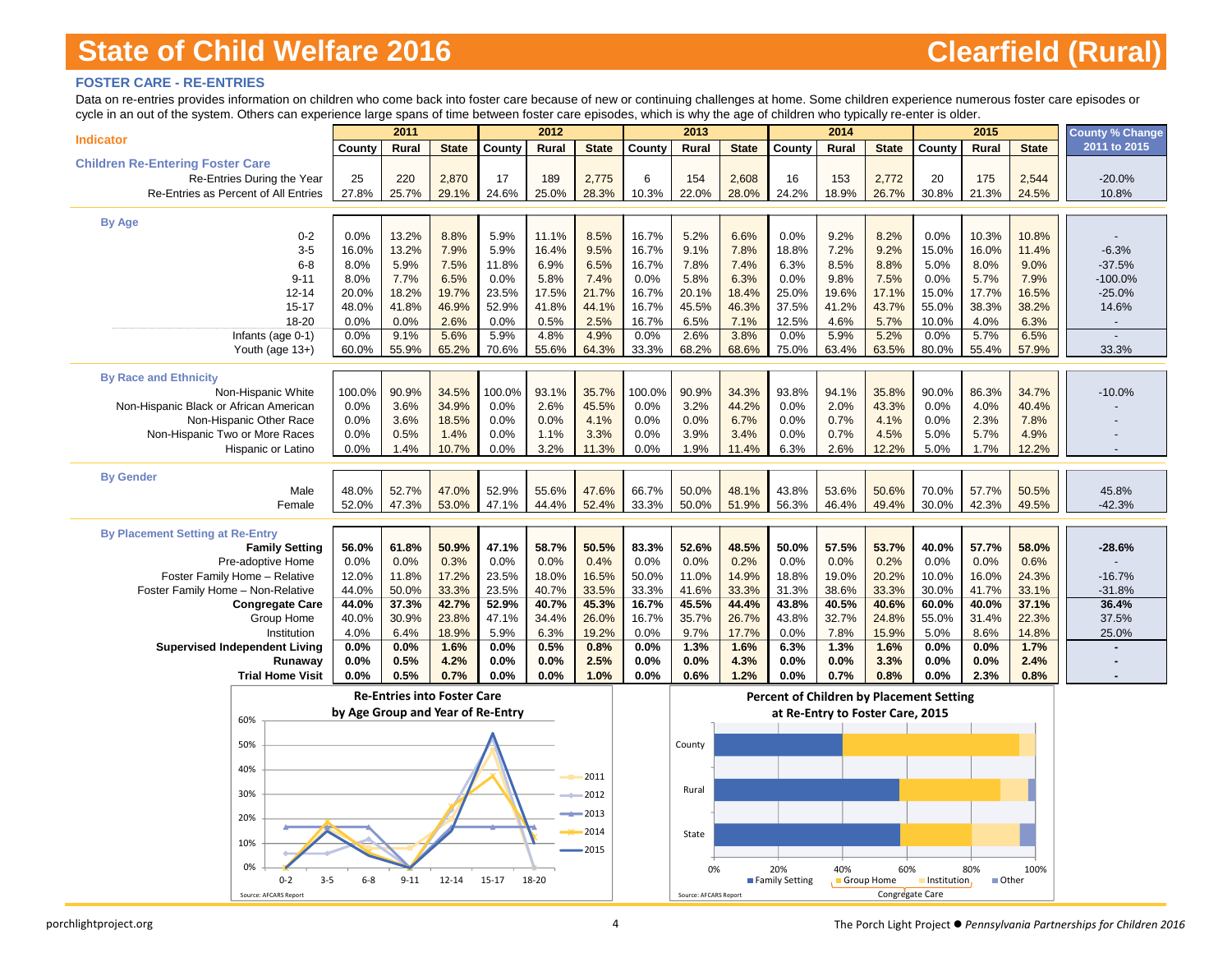### **FOSTER CARE - GOALS**

All children in foster care have a court-ordered permanency goal, which directs the efforts of the child welfare agency toward a certain family outcome for each child. This data provides information on the most recent goal for every child served in foster care during the federal fiscal year.

|                                                      |             | 2011         |              |             | 2012         |              |             | 2013         |              |             | 2014        |               |             | 2015        |              | <b>County % Change</b>   |
|------------------------------------------------------|-------------|--------------|--------------|-------------|--------------|--------------|-------------|--------------|--------------|-------------|-------------|---------------|-------------|-------------|--------------|--------------------------|
| <b>Indicator</b>                                     | County      | Rural        | <b>State</b> | County      | Rural        | <b>State</b> | County      | Rural        | <b>State</b> | County      | Rural       | <b>State</b>  | County      | Rural       | <b>State</b> | 2011 to 2015             |
| <b>Percent of Children by Case Plan Goal</b>         |             |              |              |             |              |              |             |              |              |             |             |               |             |             |              |                          |
| <b>Permanency Goals</b>                              | 99.3%       | 93.3%        | 91.0%        | 97.9%       | 91.2%        | 90.9%        | 91.7%       | 91.7%        | 92.8%        | 92.6%       | 94.9%       | 93.6%         | 93.8%       | 96.7%       | 95.2%        | $-5.6%$                  |
| Reunify With Parent(s) or Principal Caretaker(s)     | 72.8%       | 69.0%        | 68.0%        | 67.8%       | 65.9%        | 69.6%        | 59.3%       | 64.0%        | 70.5%        | 60.7%       | 69.5%       | 72.6%         | 59.8%       | 70.5%       | 73.1%        | $-17.8%$                 |
| Adoption                                             | 15.6%       | 17.3%        | 17.6%        | 14.4%       | 17.1%        | 16.6%        | 16.7%       | 18.6%        | 16.7%        | 23.0%       | 17.0%       | 16.1%         | 27.7%       | 20.0%       | 17.4%        | 76.9%                    |
| Guardianship                                         | 10.9%       | 3.3%         | 2.8%         | 15.1%       | 5.6%         | 3.1%         | 14.8%       | 7.1%         | 3.6%         | 8.2%        | 6.0%        | 3.1%          | 3.6%        | 4.3%        | 3.0%         | $-67.2%$                 |
| Live with Relative(s)                                | 0.0%        | 3.7%         | 2.7%         | 0.7%        | 2.6%         | 1.6%         | 0.9%        | 1.9%         | 2.1%         | 0.8%        | 2.4%        | 1.8%          | 2.7%        | 1.9%        | 1.7%         |                          |
| <b>Another Planned Permanent Living</b>              | 0.7%        | 6.7%         | 9.0%         | 2.1%        | 8.8%         | 9.1%         | 8.3%        | 8.3%         | 7.2%         | 7.4%        | 5.1%        | 6.4%          | 6.3%        | 3.3%        | 4.8%         | 818.8%                   |
| <b>Arrangement (APPLA)</b>                           |             |              |              |             |              |              |             |              |              |             |             |               |             |             |              |                          |
| Long Term Foster Care                                | 0.0%        | 3.3%         | 3.4%         | 0.0%        | 4.8%         | 3.2%         | 1.9%        | 3.3%         | 2.1%         | 1.6%        | 1.3%        | 1.8%          | 0.9%        | 0.7%        | 1.2%         |                          |
| Emancipation                                         | 0.7%        | 3.4%         | 5.5%         | 2.1%        | 4.0%         | 5.9%         | 6.5%        | 5.0%         | 5.1%         | 5.7%        | 3.8%        | 4.6%          | 5.4%        | 2.7%        | 3.6%         | 687.5%                   |
|                                                      |             |              |              |             |              |              |             |              |              |             |             |               |             |             |              |                          |
| <b>APPLA By Age as % of Age Group Served</b>         |             |              |              |             |              |              |             |              |              |             |             |               |             |             |              |                          |
| $0 - 15$                                             | 0.0%        | 1.7%         | 1.6%         | 0.0%        | 2.7%         | 1.7%         | 0.0%        | 2.1%         | 1.1%         | 0.0%        | 0.7%        | 0.8%          | 0.0%        | 0.1%        | 0.4%         |                          |
| 16-20                                                | 2.8%        | 18.5%        | 27.0%        | 7.7%        | 24.6%        | 28.4%        | 31.0%       | 25.8%        | 23.6%        | 36.0%       | 18.4%       | 23.1%         | 25.0%       | 14.7%       | 19.4%        | 800.0%                   |
|                                                      |             |              |              |             |              |              |             |              |              |             |             |               |             |             |              |                          |
| <b>APPLA By Discharge Reason</b>                     |             |              |              |             |              |              |             |              |              |             |             |               |             |             |              |                          |
| <b>Exit to Permanent Arrangements</b>                | 0.0%        | 18.9%        | 28.8%        | 0.0%        | 28.6%        | 34.1%        | 0.0%        | 25.4%        | 28.9%        | 0.0%        | 15.0%       | 19.4%         | 0.0%        | 16.7%       | 23.0%        |                          |
| Reunification                                        | 0.0%        | 16.2%        | 23.9%        | 0.0%        | 20.6%        | 29.6%        | 0.0%        | 6.8%         | 22.8%        | 0.0%        | 10.0%       | 14.5%         | 0.0%        | 16.7%       | 17.6%        |                          |
| (number of months until reunification)               | 0.0         | 28.7<br>0.0% | 36.2         | 0.0<br>0.0% | 54.0<br>0.0% | 37.2         | 0.0<br>0.0% | 16.5<br>0.0% | 27.8         | 0.0<br>0.0% | 33.4        | 36.2<br>0.3%  | 0.0<br>0.0% | 46.8        | 27.5<br>0.2% |                          |
| Adoption                                             | 0.0%        |              | 0.0%         |             |              | 0.1%         |             |              | 0.5%         |             | 0.0%        |               |             | 0.0%        |              |                          |
| (number of months until adoption)                    | 0.0<br>0.0% | 0.0<br>2.7%  | 0.0<br>2.1%  | 0.0<br>0.0% | 0.0<br>6.3%  | 76.0<br>1.7% | 0.0<br>0.0% | 0.0<br>16.9% | 41.1<br>3.4% | 0.0<br>0.0% | 0.0<br>5.0% | 149.3<br>2.5% | 0.0<br>0.0% | 0.0<br>0.0% | 31.2<br>1.4% |                          |
| Guardianship<br>(number of month until guardianship) | 0.0         | 27.1         | 38.7         | 0.0         | 21.7         | 35.3         | 0.0         | 23.6         | 32.0         | 0.0         | 17.8        | 27.8          | 0.0         | 0.0         | 18.0         |                          |
| Live with Other Relatives                            | 0.0%        | 0.0%         | 2.8%         | 0.0%        | 1.6%         | 2.6%         | 0.0%        | 1.7%         | 2.2%         | 0.0%        | 0.0%        | 2.1%          | 0.0%        | 0.0%        | 3.7%         |                          |
| (number of months until living with relatives)       | 0.0         | 0.0          | 30.8         | 0.0         | 19.8         | 25.8         | 0.0         | 11.3         | 30.6         | 0.0         | 0.0         | 15.9          | 0.0         | 0.0         | 37.1         | $\overline{\phantom{a}}$ |
| <b>Exit to Non-Permanent Arrangements</b>            | 100.0%      | 81.1%        | 71.0%        | 100.0%      | 71.4%        | 65.8%        | 100.0%      | 74.6%        | 70.8%        | 100.0%      | 85.0%       | 80.4%         | 100.0%      | 83.3%       | 76.4%        | 0.0%                     |
| Emancipation                                         | 100.0%      | 78.4%        | 63.8%        | 100.0%      | 69.8%        | 60.5%        | 83.3%       | 71.2%        | 64.2%        | 100.0%      | 82.5%       | 73.0%         | 100.0%      | 80.0%       | 71.7%        | 0.0%                     |
| (number of months until emancipation)                | 24.9        | 35.7         | 40.4         | 8.0         | 35.1         | 40.6         | 26.9        | 43.5         | 33.1         | 42.5        | 44.3        | 33.5          | 10.4        | 40.6        | 34.3         | $-58.4%$                 |
| <b>Transfer to Another Agency</b>                    | 0.0%        | 2.7%         | 4.4%         | 0.0%        | 1.6%         | 3.6%         | 16.7%       | 3.4%         | 3.6%         | 0.0%        | 2.5%        | 5.5%          | 0.0%        | 3.3%        | 2.7%         |                          |
| (number of months until transfer)                    | 0.0         | 17.9         | 80.7         | 0.0         | 98.6         | 51.5         | 20.7        | 41.6         | 46.4         | 0.0         | 20.2        | 13.0          | 0.0         | 84.3        | 40.7         | $\overline{\phantom{a}}$ |
| Runaway                                              | 0.0%        | 0.0%         | 2.8%         | 0.0%        | 0.0%         | 1.6%         | 0.0%        | 0.0%         | 3.1%         | 0.0%        | 0.0%        | 1.9%          | 0.0%        | 0.0%        | 2.0%         |                          |
| (number of months until running away)                | 0.0         | 0.0          | 37.9         | 0.0         | 0.0          | 8.9          | 0.0         | 0.0          | 26.5         | 0.0         | 0.0         | 16.3          | 0.0         | 0.0         | 23.4         |                          |
| Death of Child                                       | 0.0%        | 0.0%         | 0.1%         | 0.0%        | 0.0%         | 0.1%         | 0.0%        | 0.0%         | 0.3%         | 0.0%        | 0.0%        | 0.2%          | 0.0%        | 0.0%        | 0.6%         |                          |
| (number of months until death of a child)            | 0.0         | 0.0          | 142.5        | 0.0         | 0.0          | 42.8         | 0.0         | 0.0          | 92.4         | 0.0         | 0.0         | 129.8         | 0.0         | 0.0         | 9.0          |                          |



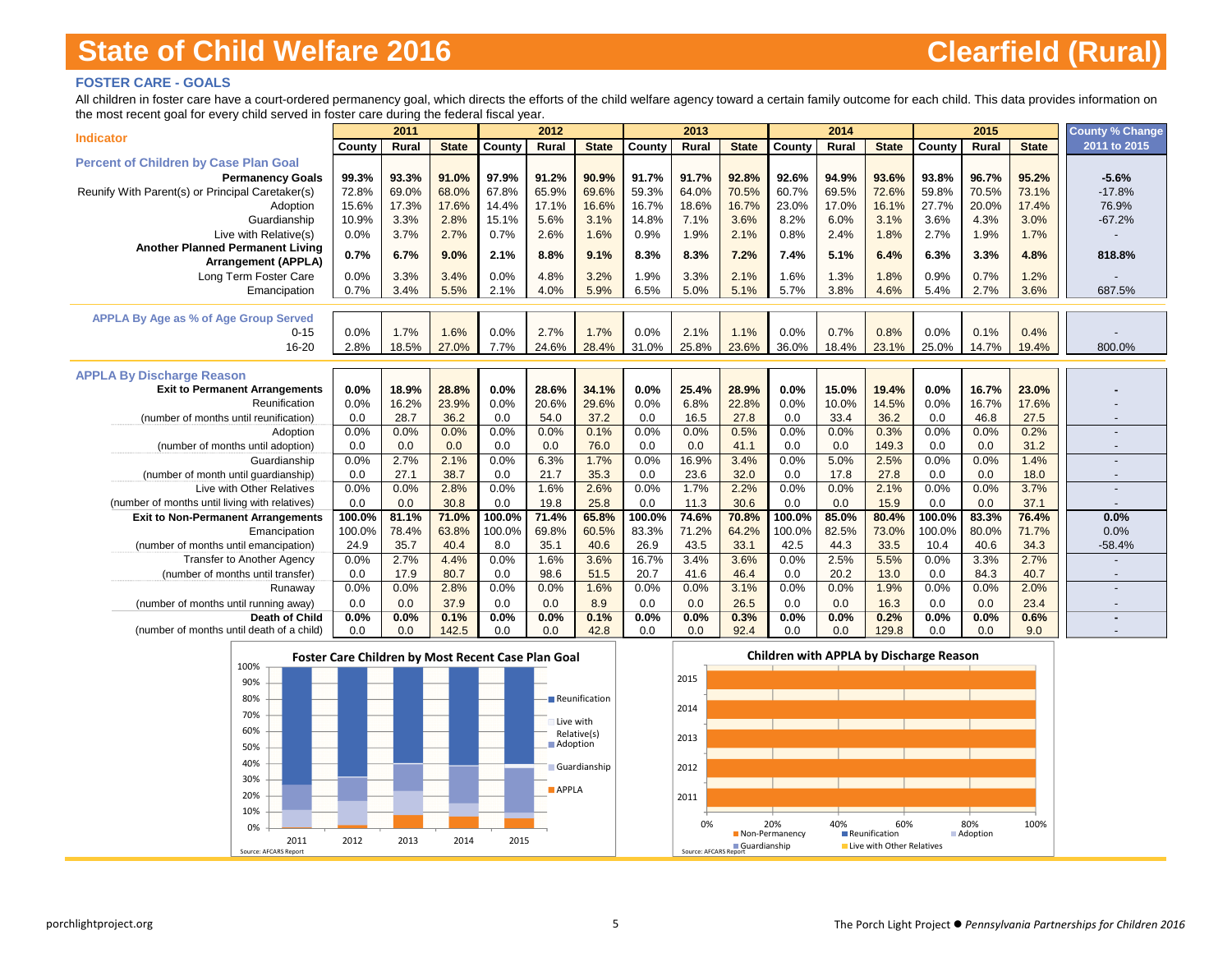### **FOSTER CARE - EXITS**

Data on foster care exits provides information on children who left foster care during the federal fiscal year, where they went when they left and how long their most recent episode of foster care was. A paramount goal of the foster care system is to assure every child has the lifelong support of a permanent family.

|                                                        |        | 2011  |              |        | 2012  |              |        | 2013  |              |         | 2014  |              |              | 2015  |              | <b>County % Change</b> |
|--------------------------------------------------------|--------|-------|--------------|--------|-------|--------------|--------|-------|--------------|---------|-------|--------------|--------------|-------|--------------|------------------------|
| <b>Indicator</b>                                       | County | Rural | <b>State</b> | County | Rural | <b>State</b> | County | Rural | <b>State</b> | County  | Rural | <b>State</b> | County       | Rural | <b>State</b> | 2011 to 2015           |
| <b>Children Exiting Foster Care</b>                    |        |       |              |        |       |              |        |       |              |         |       |              |              |       |              |                        |
| <b>Total Children Leaving Foster Care</b>              | 75     | 881   | 10,630       | 97     | 893   | 10,098       | 51     | 751   | 9,123        | 72      | 752   | 9,769        | 57           | 807   | 9,471        | $-24.0%$               |
| Percent of Children Leaving Foster Care                | 51.4%  | 54.6% | 46.7%        | 89.8%  | 61.1% | 45.9%        | 41.8%  | 48.9% | 42.6%        | 64.3%   | 47.8% | 43.4%        | 50.9%        | 51.3% | 41.2%        | $-0.9%$                |
| (number of months until leaving)                       | 5.9    | 7.9   | 11.7         | 7.0    | 11.0  | 11.9         | 9.3    | 10.6  | 11.9         | 9.2     | 9.1   | 10.7         | 6.3          | 11.1  | 11.4         | 7.2%                   |
|                                                        |        |       |              |        |       |              |        |       |              |         |       |              |              |       |              |                        |
| <b>By Discharge Reason</b>                             | 90.7%  | 90.5% | 89.5%        | 95.9%  | 90.5% | 87.9%        | 82.4%  | 89.6% | 89.3%        | 87.5%   | 91.1% | 86.9%        | 91.2%        | 92.9% | 85.0%        |                        |
| <b>Exit to Permanent Arrangements</b><br>Reunification | 70.7%  | 66.4% | 59.3%        | 63.9%  | 60.4% | 60.1%        | 51.0%  | 52.9% | 57.3%        | 56.9%   | 61.3% | 57.2%        | 59.6%        | 60.7% | 54.5%        | 0.6%<br>$-15.6%$       |
|                                                        | 3.2    | 3.0   |              |        | 5.8   |              |        |       |              |         |       |              |              |       |              |                        |
| (number of months until reunification)                 |        |       | 5.9          | 3.8    |       | 6.1          | 4.4    | 4.8   | 6.0          | 3.3     | 5.6   | 5.5          | 3.5<br>21.1% | 7.0   | 5.7          | 10.9%                  |
| Adoption                                               | 6.7%   | 12.7% | 18.8%        | 15.5%  | 17.4% | 18.0%        | 13.7%  | 20.0% | 20.2%        | 16.7%   | 13.0% | 18.6%        |              | 21.2% | 18.7%        | 215.8%                 |
| (number of months until adoption)                      | 48.5   | 29.6  | 29.6         | 56.3   | 31.5  | 27.6         | 26.5   | 28.2  | 26.7         | 26.0    | 27.3  | 27.4         | 23.3         | 26.3  | 28.3         | $-51.9%$               |
| Guardianship                                           | 12.0%  | 6.4%  | 6.0%         | 14.4%  | 7.3%  | 5.4%         | 13.7%  | 9.3%  | 6.4%         | 13.9%   | 9.4%  | 6.1%         | 3.5%         | 5.1%  | 6.5%         | $-70.8%$               |
| (number of month until guardianship)                   | 19.7   | 19.6  | 22.2         | 10.6   | 17.8  | 20.4         | 21.9   | 18.7  | 21.2         | 10.1    | 21.4  | 20.8         | 16.0         | 18.4  | 21.1         | $-18.7%$               |
| Live with Other Relatives                              | 1.3%   | 5.0%  | 5.4%         | 2.1%   | 5.5%  | 4.4%         | 3.9%   | 7.5%  | 5.5%         | 0.0%    | 7.3%  | 5.0%         | 7.0%         | 5.9%  | 5.4%         | 426.3%                 |
| (number of months until living with relatives)         | 0.7    | 5.1   | 2.7          | 10.7   | 4.3   | 2.7          | 3.2    | 4.7   | 2.6          | 0.0     | 10.7  | 1.0          | 3.9          | 8.6   | 3.0          | 436.4%                 |
| <b>Exit to Non-Permanent Arrangements</b>              | 9.3%   | 9.4%  | 10.4%        | 4.1%   | 9.5%  | 12.0%        | 15.7%  | 10.1% | 10.5%        | 12.5%   | 8.8%  | 13.0%        | 8.8%         | 7.1%  | 14.8%        | $-6.0%$                |
| Emancipation                                           | 8.0%   | 7.6%  | 7.8%         | 3.1%   | 8.5%  | 8.0%         | 11.8%  | 7.7%  | 8.1%         | 12.5%   | 7.3%  | 7.7%         | 8.8%         | 6.2%  | 7.8%         | 9.6%                   |
| (number of months until emancipation)                  | 8.1    | 25.8  | 36.8         | 8.0    | 32.3  | 37.4         | 19.7   | 36.2  | 31.4         | 42.5    | 31.4  | 29.6         | 10.4         | 21.6  | 28.1         | 27.7%                  |
| <b>Transfer to Another Agency</b>                      | 1.3%   | 1.8%  | 2.2%         | 1.0%   | 1.0%  | 1.6%         | 3.9%   | 2.1%  | 2.0%         | 0.0%    | 1.2%  | 4.3%         | 0.0%         | 0.7%  | 5.8%         | $-100.0%$              |
| (number of months until transfer)                      | 1.0    | 6.6   | 5.9          | 0.8    | 11.0  | 5.3          | 26.2   | 10.4  | 6.0          | 0.0     | 10.3  | 5.0          | 0.0          | 26.3  | 6.7          | $-100.0%$              |
| Runaway                                                | 0.0%   | 0.0%  | 0.5%         | 0.0%   | 0.0%  | 2.4%         | 0.0%   | 0.3%  | 0.5%         | 0.0%    | 0.3%  | 1.1%         | 0.0%         | 0.1%  | 1.3%         |                        |
| (number of months until running away)                  | 0.0    | 0.0   | 18.6         | 0.0    | 0.0   | 4.8          | 0.0    | 41.6  | 14.9         | 0.0     | 25.2  | 13.2         | 0.0          | 25.7  | 15.5         |                        |
| <b>Death of Child</b>                                  | 0.0%   | 0.1%  | 0.1%         | 0.0%   | 0.0%  | 0.1%         | 2.0%   | 0.3%  | 0.2%         | $0.0\%$ | 0.1%  | 0.1%         | 0.0%         | 0.0%  | 0.1%         |                        |
| (number of months until death of a child)              | 0.0    | 19.9  | 12.7         | 0.0    | 0.0   | 4.7          | 9.3    | 5.1   | 11.9         | 0.0     | 13.7  | 30.9         | 0.0          | 0.0   | 4.9          |                        |

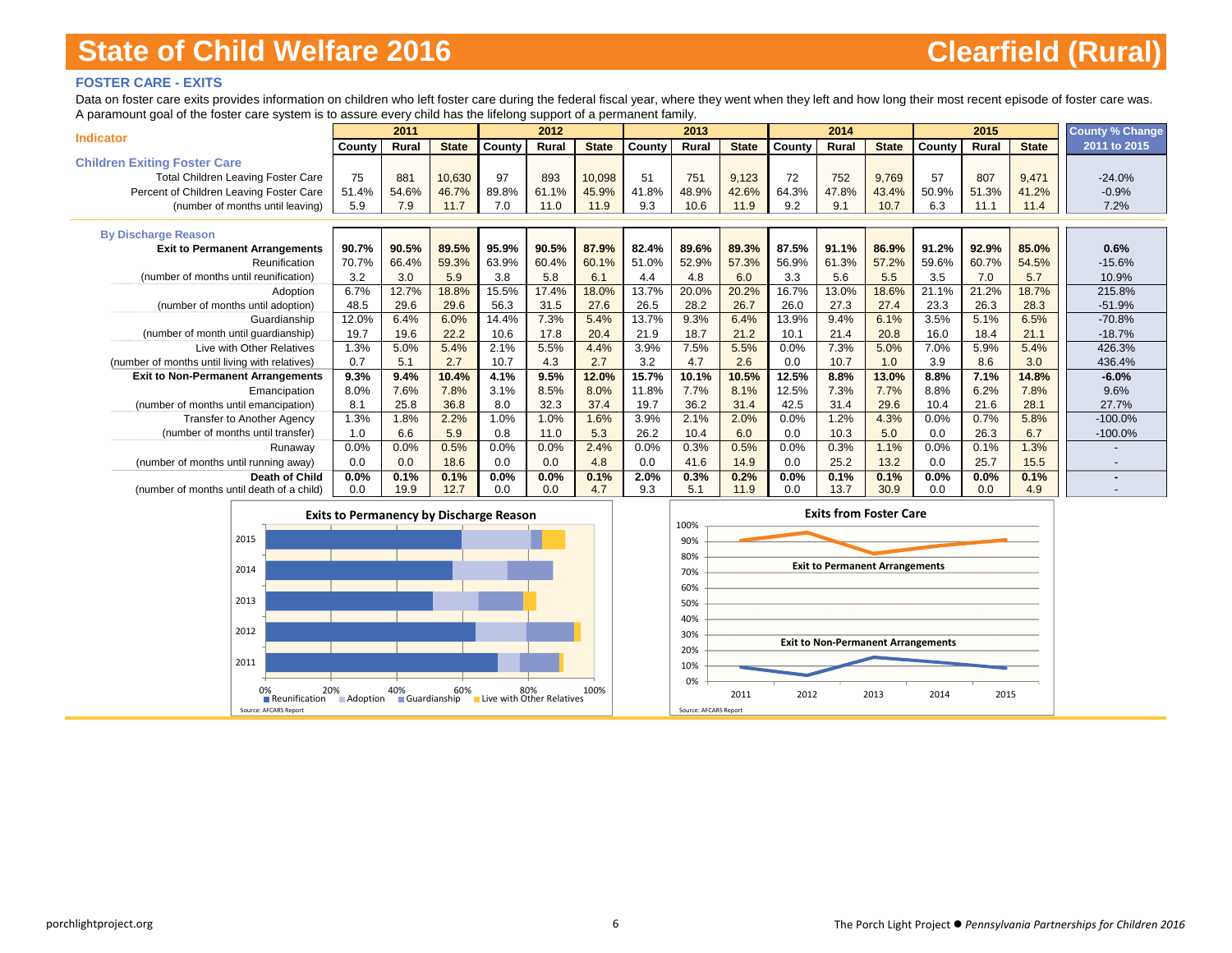### **FOSTER CARE - REMAINING IN CARE**

Data on children remaining in foster care provides information on children who did not leave foster care during the year but are still in foster care on the last day of the federal fiscal year. This data includes all children in foster care on September 30. Some of these children may have just entered foster care days prior to the end of the fiscal year and others may have been in foster care for many

|                                               |              | 2011          |               |              | 2012          |               |               | 2013          |               |               | 2014          |               |               | 2015          |               | <b>County % Change</b> |
|-----------------------------------------------|--------------|---------------|---------------|--------------|---------------|---------------|---------------|---------------|---------------|---------------|---------------|---------------|---------------|---------------|---------------|------------------------|
| <b>Indicator</b>                              | County       | Rural         | <b>State</b>  | County       | Rural         | <b>State</b>  | County        | Rural         | <b>State</b>  | County        | <b>Rural</b>  | <b>State</b>  | County        | <b>Rural</b>  | <b>State</b>  | 2011 to 2015           |
| <b>Children Remaining in Foster Care</b>      |              |               |               |              |               |               |               |               |               |               |               |               |               |               |               |                        |
| Children in Foster Care on Last Day           | 83           | 917           | 13,701        | 55           | 816           | 13,566        | 61            | 774           | 13,697        | 56            | 840           | 14,162        | 62            | 849           | 14,859        | $-25.3%$               |
| (number of months children have been in care) | 9.7          | 14.6          | 13.6          | 12.1         | 12.7          | 13.0          | 7.5           | 12.6          | 13.1          | 9.7           | 12.4          | 12.6          | 8.5           | 10.6          | 12.5          | $-11.9%$               |
|                                               |              |               |               |              |               |               |               |               |               |               |               |               |               |               |               |                        |
| <b>By Age</b>                                 |              |               |               |              |               |               |               |               |               |               |               |               |               |               |               |                        |
| $0 - 2$                                       | 16.9%        | 16.9%         | 18.9%         | 16.4%        | 17.6%         | 19.5%         | 21.3%         | 20.0%         | 19.9%         | 35.7%         | 22.5%         | 20.0%         | 24.2%         | 24.3%         | 21.0%         | 43.4%                  |
| $3-5$                                         | 15.7%        | 15.6%         | 14.6%         | 10.9%        | 16.7%         | 15.3%         | 23.0%         | 13.8%         | 15.6%         | 17.9%         | 14.9%         | 16.7%         | 16.1%         | 14.5%         | 16.7%         | 3.0%                   |
| $6 - 8$                                       | 13.3%        | 11.8%         | 10.3%         | 9.1%         | 10.4%         | 10.9%         | 9.8%          | 10.2%         | 11.6%         | 5.4%          | 12.6%         | 12.4%         | 12.9%         | 11.8%         | 12.9%         | $-2.6%$                |
| $9 - 11$                                      | 14.5%        | 9.5%          | 8.7%          | 10.9%        | 10.5%         | 9.2%          | 9.8%          | 9.7%          | 9.1%          | 7.1%          | 9.6%          | 9.6%          | 4.8%          | 9.5%          | 10.7%         | $-66.5%$               |
| $12 - 14$                                     | 13.3%        | 15.0%         | 12.7%         | 10.9%        | 14.2%         | 12.4%         | 8.2%          | 15.6%         | 11.7%         | 12.5%         | 12.3%         | 11.5%         | 12.9%         | 13.2%         | 11.7%         | $-2.6%$                |
| $15 - 17$                                     | 22.9%        | 24.8%         | 25.2%         | 32.7%        | 24.9%         | 23.4%         | 19.7%         | 23.6%         | 22.6%         | 16.1%         | 24.3%         | 21.1%         | 22.6%         | 22.9%         | 20.2%         | $-1.4%$                |
| 18-20                                         | 3.6%<br>9.6% | 6.4%<br>11.3% | 9.7%<br>12.6% | 9.1%<br>9.1% | 5.6%<br>11.9% | 9.4%<br>13.2% | 8.2%<br>19.7% | 7.0%<br>14.3% | 9.5%<br>12.7% | 5.4%<br>25.0% | 3.8%<br>15.5% | 8.4%<br>13.2% | 6.5%<br>17.7% | 3.9%<br>16.8% | 6.8%<br>13.9% | 78.5%<br>84.1%         |
| Infants (age 0-1)                             | 37.3%        | 41.9%         | 44.4%         | 49.1%        |               | 41.9%         | 32.8%         | 41.7%         | 40.7%         | 33.9%         | 37.0%         | 37.8%         | 38.7%         | 36.4%         | 35.2%         | 3.6%                   |
| Youth (age 13+)                               |              |               |               |              | 41.1%         |               |               |               |               |               |               |               |               |               |               |                        |
| <b>By Race and Ethnicity</b>                  |              |               |               |              |               |               |               |               |               |               |               |               |               |               |               |                        |
| Non-Hispanic White                            | 91.6%        | 87.6%         | 39.4%         | 94.5%        | 89.6%         | 40.9%         | 95.1%         | 90.1%         | 38.7%         | 89.3%         | 89.2%         | 40.1%         | 83.9%         | 86.3%         | 37.9%         | $-8.4%$                |
| Non-Hispanic Black or African American        | 4.8%         | 4.9%          | 31.0%         | 1.8%         | 4.4%          | 37.5%         | 1.6%          | 3.5%          | 37.1%         | 1.8%          | 2.7%          | 38.3%         | 1.6%          | 4.0%          | 36.9%         | $-66.5%$               |
| Non-Hispanic Other Race                       | 0.0%         | 2.0%          | 15.9%         | 0.0%         | 1.2%          | 6.0%          | 0.0%          | 0.4%          | 7.8%          | 0.0%          | 0.6%          | 3.9%          | 0.0%          | 1.2%          | 6.0%          |                        |
| Non-Hispanic Two or More Races                | 0.0%         | 1.9%          | 2.0%          | 0.0%         | 2.5%          | 3.3%          | 0.0%          | 3.5%          | 3.7%          | 8.9%          | 5.1%          | 4.7%          | 9.7%          | 5.5%          | 4.9%          |                        |
| <b>Hispanic or Latino</b>                     | 3.6%         | 3.7%          | 11.7%         | 3.6%         | 2.3%          | 12.2%         | 3.3%          | 2.6%          | 12.7%         | 0.0%          | 2.4%          | 13.0%         | 4.8%          | 2.9%          | 14.3%         | 33.9%                  |
|                                               |              |               |               |              |               |               |               |               |               |               |               |               |               |               |               |                        |
| <b>By Gender</b>                              |              |               |               |              |               |               |               |               |               |               |               |               |               |               |               |                        |
| Male                                          | 62.7%        | 55.6%         | 50.7%         | 72.7%        | 56.0%         | 50.8%         | 57.4%         | 52.7%         | 50.7%         | 60.7%         | 53.7%         | 50.9%         | 61.3%         | 54.1%         | 51.3%         | $-2.2%$                |
| Female                                        | 37.3%        | 44.4%         | 49.3%         | 27.3%        | 44.0%         | 49.2%         | 42.6%         | 47.3%         | 49.3%         | 39.3%         | 46.3%         | 49.1%         | 38.7%         | 45.9%         | 48.7%         | 3.6%                   |
|                                               |              |               |               |              |               |               |               |               |               |               |               |               |               |               |               |                        |
| <b>By Latest Placement Setting</b>            |              |               |               |              |               |               |               |               |               |               |               |               |               |               |               |                        |
| <b>Family Setting</b>                         | 81.9%        | 76.3%         | 74.4%         | 70.9%        | 79.2%         | 76.1%         | 90.2%         | 77.8%         | 76.8%         | 80.4%         | 78.2%         | 79.0%         | 75.8%         | 77.3%         | 80.6%         | $-7.5%$                |
| Pre-adoptive Home                             | 1.2%         | 2.3%          | 3.5%          | 0.0%         | 2.3%          | 3.0%          | 0.0%          | 1.9%          | 3.2%          | 0.0%          | 3.7%          | 3.9%          | 0.0%          | 2.7%          | 3.2%          | $-100.0%$              |
| Foster Family Home - Relative                 | 34.9%        | 18.6%         | 23.6%         | 27.3%        | 22.3%         | 25.2%         | 36.1%         | 22.5%         | 25.7%         | 46.4%         | 25.8%         | 30.0%         | 24.2%         | 25.4%         | 32.8%         | $-30.8%$               |
| Foster Family Home - Non-Relative             | 45.8%        | 55.4%         | 47.3%         | 43.6%        | 54.5%         | 47.9%         | 54.1%         | 53.4%         | 47.9%         | 33.9%         | 48.7%         | 45.1%         | 51.6%         | 49.1%         | 44.5%         | 12.7%                  |
| <b>Congregate Care</b>                        | 18.1%        | 20.4%         | 20.3%         | 23.6%        | 18.8%         | 19.2%         | 6.6%          | 19.4%         | 18.7%         | 17.9%         | 19.2%         | 17.3%         | 22.6%         | 19.3%         | 16.0%         | 24.9%                  |
| Group Home                                    | 15.7%        | 12.9%         | 10.7%         | 16.4%        | 12.5%         | 11.0%         | 4.9%          | 12.8%         | 10.8%         | 17.9%         | 13.8%         | 10.6%         | 22.6%         | 14.6%         | 9.0%          | 44.2%                  |
| Institution                                   | 2.4%         | 7.5%          | 9.5%          | 7.3%         | 6.3%          | 8.2%          | 1.6%          | 6.6%          | 7.8%          | 0.0%          | 5.4%          | 6.7%          | 0.0%          | 4.7%          | 7.0%          | $-100.0%$              |
| <b>Supervised Independent Living</b>          | 0.0%         | 0.7%          | 2.2%          | 5.5%         | 1.2%          | 1.9%          | 3.3%          | 1.4%          | 2.1%          | 1.8%          | 0.8%          | 1.7%          | 1.6%          | 0.9%          | 1.4%          |                        |
| Runaway                                       | 0.0%         | 0.0%          | 1.8%          | 0.0%         | 0.0%          | 1.8%          | 0.0%          | 0.1%          | 1.4%          | 0.0%          | 0.0%          | 1.1%          | 0.0%          | 0.0%          | 1.1%          |                        |
| <b>Trial Home Visit</b>                       | 0.0%         | 2.6%          | 1.2%          | 0.0%         | 0.9%          | 1.1%          | 0.0%          | 1.3%          | 1.0%          | 0.0%          | 1.8%          | 0.8%          | 0.0%          | 2.5%          | 1.0%          |                        |